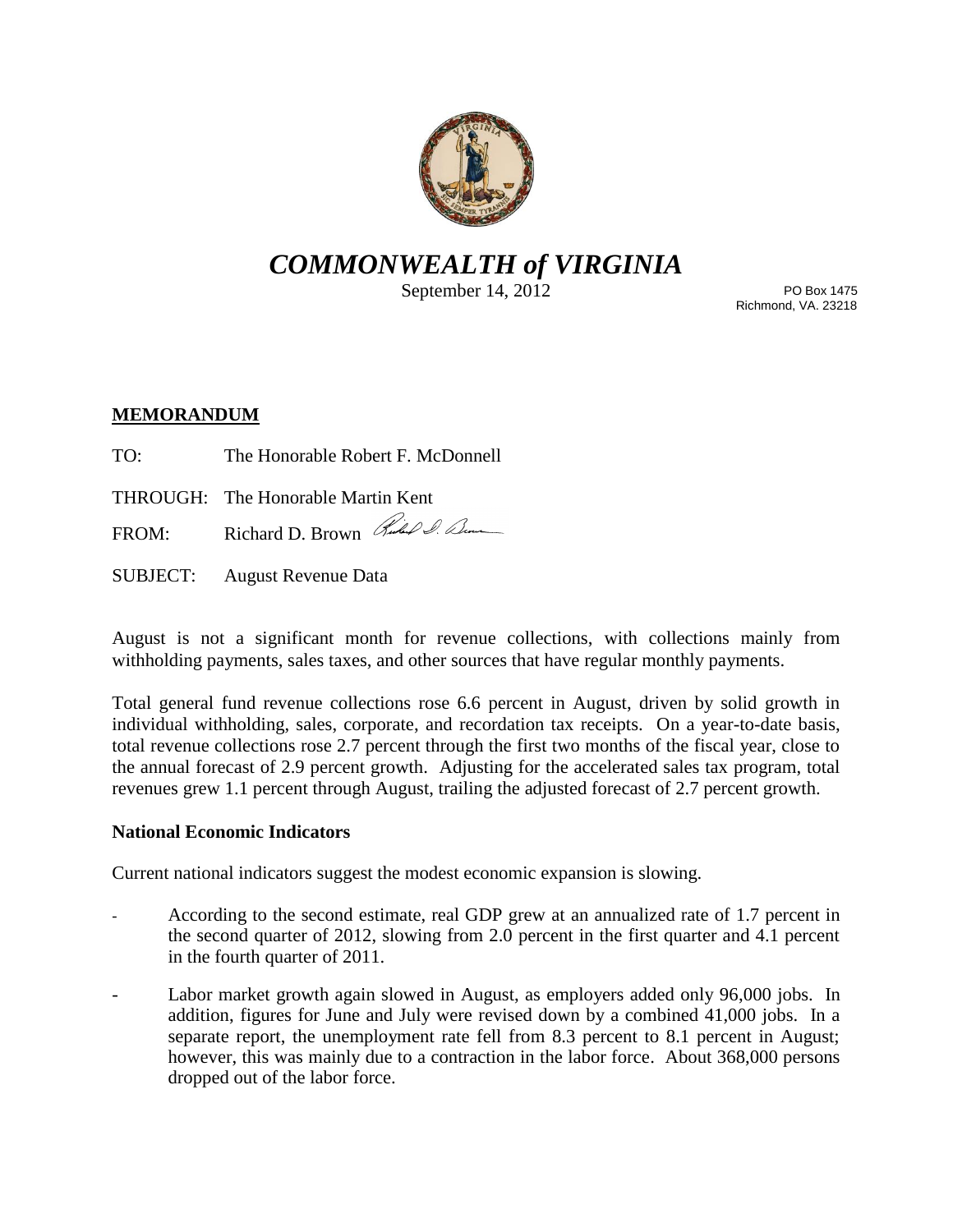- Initial claims for unemployment fell by  $12,000$  to  $365,000$  during the week ending September 1. The four-week moving average increased slightly to 371,250. Over the last few months, claims have been rising and falling, reflecting the uneven recovery in the labor market.
- The Conference Board's index of leading indicators rose 0.4 percent in July, the fourth increase in the last six months. Lower jobless claims and improving building permits contributed the most to the increase. The recent behavior of the index is consistent with a slow recovery.
- The Conference Board's index of consumer confidence unexpectedly fell from 65.4 to 60.6 in August. The expectations component led the decline as the present situation component remained essentially unchanged. This very low level suggests consumer spending is not likely to accelerate.
- Activity in the manufacturing sector slowed in August. The Institute of Supply Management index fell from 49.8 to 49.6, marking the third consecutive month below the expansionary threshold of 50.0.
- Inflation remains low. The CPI was unchanged in both June and July, and stands 1.4 percent above July 2011. Core inflation (excluding food and energy prices) rose 0.1 percent in July, and has increased 2.1 percent from July 2011.
- The Federal Reserve announced at its August meeting that it will keep the federal funds target rate at 0.0 to 0.25 percent.

## **Virginia Economy**

In Virginia, employment rose 1.8 percent in July from July of last year. (Employment growth for July 2012 was overstated due to a Bureau of Labor Statistics procedural change in accounting for school closings in the reporting sample.) Northern Virginia posted growth of 2.4 percent; Hampton Roads grew 0.9 percent; and Richmond-Petersburg rose 1.1 percent. The unemployment rate in the Commonwealth was unchanged at 6.0 percent in July and was 0.4 percentage point below the July 2011 rate.

The Virginia Leading Index rose 0.3 percent in July after falling 0.6 percent in June. All components except initial claims contributed to the increase. The Leading Index rose in ten of the 11 major metro areas in the Commonwealth in July, while the index for Winchester fell.

## **August Revenue Collections**

Total general fund revenue collections rose 6.6 percent in August, driven by solid growth in individual withholding, sales, corporate, and recordation tax receipts. On a year-to-date basis, total revenue collections rose 2.7 percent through the first two months of the fiscal year, close to the annual forecast of 2.9 percent growth.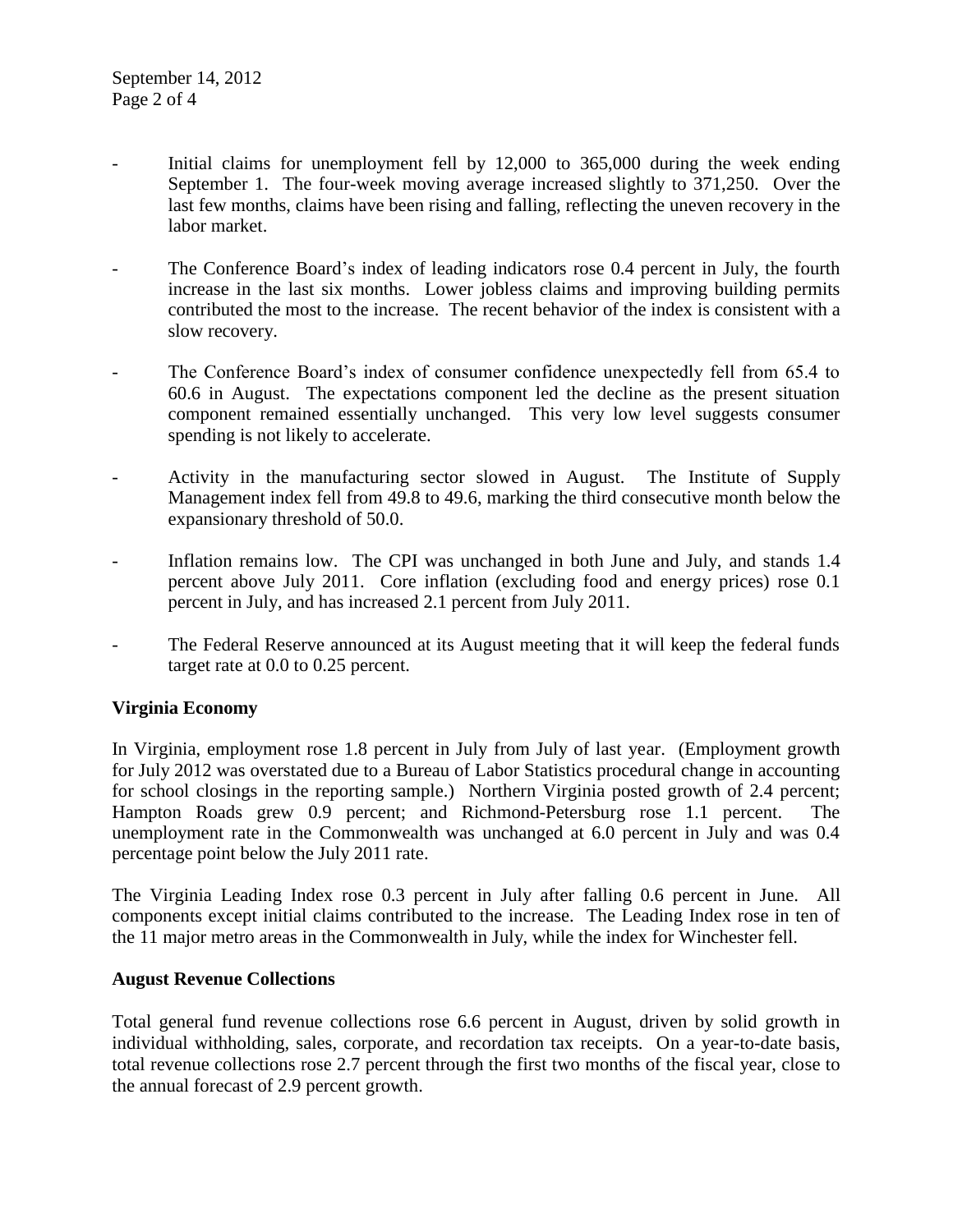September 14, 2012 Page 3 of 4

*Net Individual Income Tax (67% of general fund revenues)*: Through August, collections of net individual income tax fell 1.3 percent from the same period last year, trailing the annual estimate of 2.8 percent growth. Performance in each component of individual income tax is as follows:

*Individual Income Tax Withholding (64% of general fund revenues)*: Collections of payroll withholding taxes rose 4.3 percent in August. Year-to-date, withholding collections fell 1.3 percent compared with the same period last year, trailing the projected annual growth rate of 3.5 percent. The decline is largely due to timing issues. Specifically, July collections started one day later this year as fiscal year 2012 ended on Monday, July 2.

*Individual Income Tax Nonwithholding (15% of general fund revenues)*: August is not a significant month for collections in this source since the first estimated payment for fiscal year 2012 is due in September.

Through the first two months of the fiscal year, collections were \$80.4 million compared with \$79.7 million in the same period last year.

*Individual Income Tax Refunds*: Through August, TAX has issued \$72.6 million in refunds compared with \$71.2 million last year. Year to date, refunds have risen 2.0 percent, lagging the annual estimate of 7.8 percent growth.

*Sales Tax (20% of general fund revenues)*: Collections of sales and use taxes, reflecting July sales, rose 12.3 percent in August. On a year-to-date basis, collections have risen 14.9 percent, compared with the annual estimate of 2.8 percent growth. The strong year-to-date growth is due to the partial repeal of the accelerated sales tax program, which ended the participation of numerous small dealers. Adjusting for this legislation, sales tax collections have grown by 4.5 percent year-to-date, ahead of the economic-base forecast of 1.7 percent growth.

*Corporate Income Tax (5% of general fund revenues)*: As with nonwithholding, August is typically not a significant month in corporate income tax collections since the first estimated payment for the fiscal year is due in September. Through August, collections in this source were \$10.8 million above August of last year.

*Wills, Suits, Deeds, Contracts (2% of general fund revenues)*: Collections of wills, suits, deeds, and contracts – mainly recordation tax collections – were \$32.0 million in August, compared with \$28.0 million in August of last year, a 14.3 percent increase. This was the seventh consecutive month of double digit growth in this source. On a year-to-date basis, collections are up 22.0 percent, ahead of the annual forecast of 0.3 percent growth.